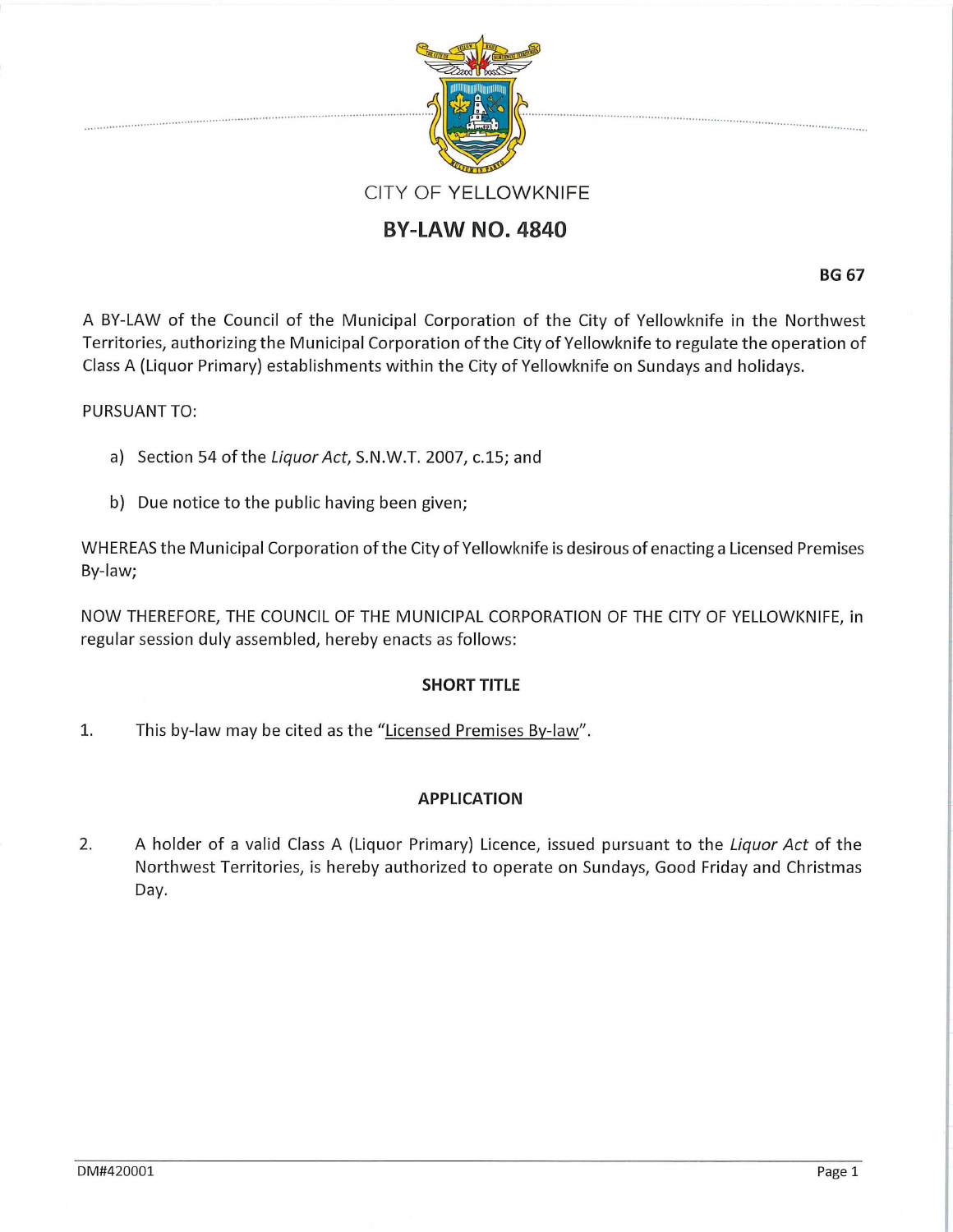### **EFFECT**

3. This by-law shall come into effect thirty (30} days from receiving Third Reading and otherwise meets the requirements of Section 75 of the *Cities, Towns and Villages Act.* 

Read a First time this  $\frac{\partial 3}{\partial 0}$  day of  $\frac{\partial 1}{\partial 0}$  A.D. 2015.

*f]* <u>C. Bug</u>

City Administrator

Read a Second Time this  $13$  day of  $A2L$ , A.D. 2015.

Mayor

City Administrator

Read a Third Time and Finally Passed this  $\frac{\partial 5}{\partial}$  day of  $\frac{\partial 1}{\partial}$ , A.D., 2015.

Mayor <u>Izant Keyek</u>

 $\omega$